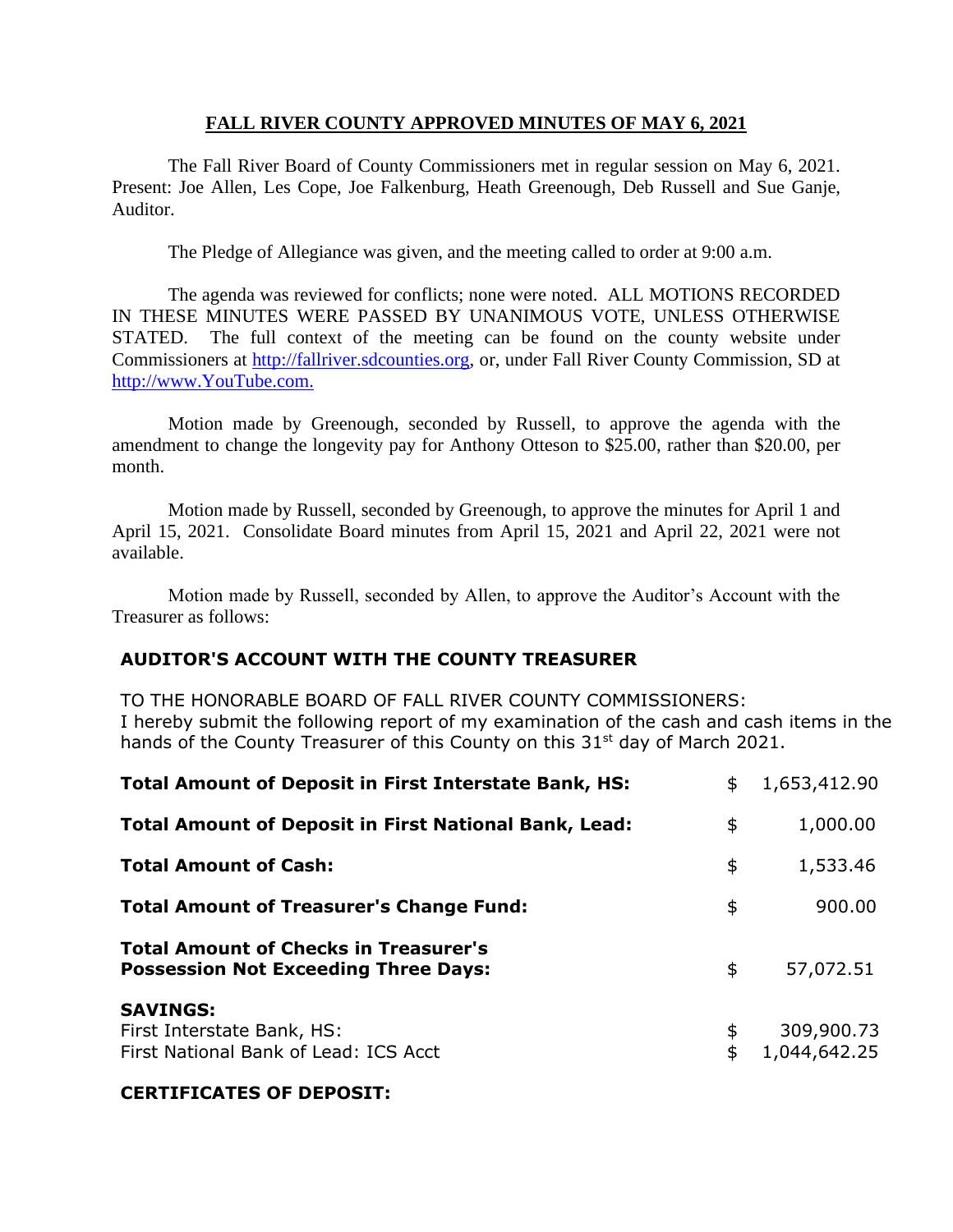| First Interstate, HS:<br>Black Hills Federal Credit Union, HS:<br>Bank of the West, HS:<br>Schwab Treasury:<br>First National Bank, Lead:<br>Black Hills Community, Rapid City:<br>Liberty National, Sioux Falls: |                                      | \$<br>\$<br>\$\$\$\$<br>\$ | 772,669.12<br>250,000.00<br>538,178.84<br>273,871.98<br>306,046.60<br>805,786.21<br>4,000,000.00 |
|-------------------------------------------------------------------------------------------------------------------------------------------------------------------------------------------------------------------|--------------------------------------|----------------------------|--------------------------------------------------------------------------------------------------|
| Itemized list of all items, checks and drafts that have<br>been in the Treasurer's possession over three days:                                                                                                    |                                      |                            |                                                                                                  |
| Register of Deeds Change Fund:<br>Highway Petty Cash:<br>Election Petty Cash:                                                                                                                                     |                                      | \$\$\$                     | 500.00<br>20.00<br>15.00                                                                         |
| <b>RETURNED CHECKS:</b>                                                                                                                                                                                           |                                      |                            |                                                                                                  |
| Brun, Cyril<br>Schmit, Troy<br>Caveye, Russell                                                                                                                                                                    | 9/2/2020<br>10/20/2020<br>10/26/2020 | \$\$<br>\$                 | 806.60<br>85.60<br>64.77                                                                         |
| <b>TOTAL</b>                                                                                                                                                                                                      |                                      |                            | \$10,016,506.57                                                                                  |

Dated This 31st Day of March 2021.

/s/Sue Ganje, County Auditor of Fall River County

| <b>County Monies</b>           |               | 9,277,112.05    |
|--------------------------------|---------------|-----------------|
| <b>Held for other Entities</b> | \$            | 539,776.92      |
| Held in Trust                  | $\mathcal{F}$ | 199,617.60      |
| <b>TOTAL</b>                   |               | \$10,016,506.57 |

The Above Balance Reflects County Monies, Monies Held in Trust, and Monies Collected for and to be remitted to Other ENTITIES: SCHOOLS, TOWNS, AND STATE.

The board reviewed a Notice of Disinterment Permit affecting Fall River County.

Motion made by Russell, seconded by Cope, to approve the pay raises for Anthony Otteson (Jailer), \$25 per month longevity, effective during May payroll, as per union contract and Crispeen Stover (Register of Deeds), \$13.00 to \$14.00 as per union contract, (2080 hours), effective April 28, 2021, as per union contract.

Motion made by Greenough, seconded by Russell, to approve pay raises for Rachel Hosterman (Sheriff's Office), \$14.00 to \$16.00, (1040 hours), 6-month review, effective April 21, 2021 and Amy Rhoads (Extension), \$14.00 to \$16.00, (1040 hours), 6-month review, effective April 6, 2021, as per union contract.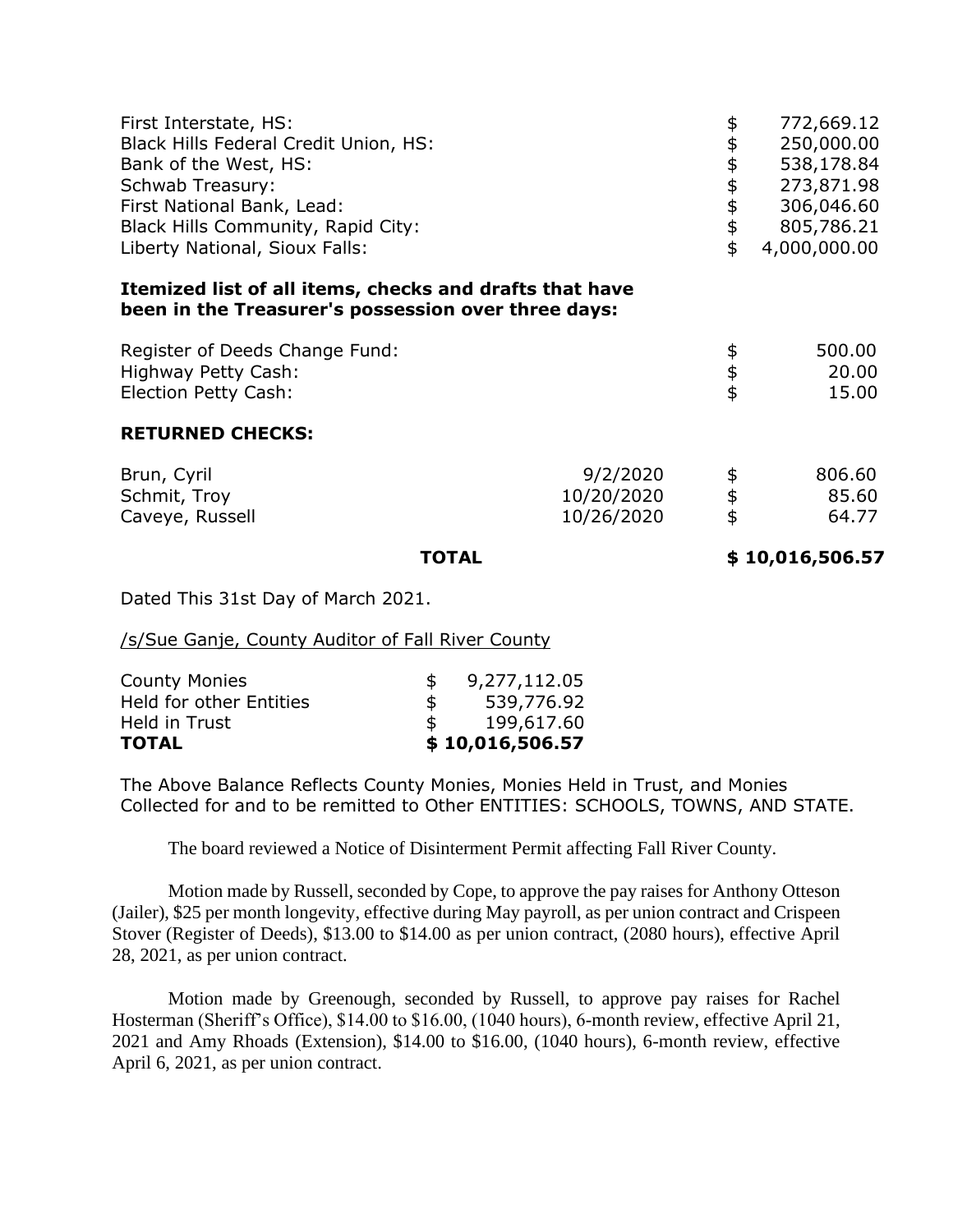Motion made by Cope, seconded by Allen, to approve the request to appoint Jerry Shagla to fill the vacancy on the Hot Springs Rural Fire District Board of Directors, as per SDCL 34-31A-15.1.

Motion made by Allen, seconded by Greenough, to approve sending a letter to Governor Noem, requesting consideration to add Solar Energy Facilities to financial security requirements for decommissioning wind turbines in SDCL 49-41B-39.

Motion made by Greenough, seconded by Cope, to approve travel for Lance Russell, State's Attorney, to attend the SA Association meeting, May 4 through May 6, 2021, Deadwood, to include per diem as needed.

Motion made by Russell, seconded by Greenough, to approve a temporary liquor license for Winner's Circle on June 5, 2021 at Lindsay Livesay residence, 27523 Snow Ln, Hot Springs, SD 57747.

Motion made by Cope, seconded by Greenough, to table the county poor application until 11:00 a.m.

Frank Maynard, Emergency Management, met with the board. Motion made by Greenough, seconded by Russell, to approve Memorandum of Understanding between the USDA Forest Service and Fall River County for Cooperative Frequency Use.

Maynard reported that during the Statewide tornado drill held on April 21, the sirens in Edgemont and Oelrichs didn't function. Rushmore Communications are working to correct the issue. Maynard also reported on the required paperwork that was submitted to OEM on April 29<sup>th</sup>; attending the Planning Information Exchange; that the Kawasaki ATV has been repaired for \$755.82, and that the water sample analysis for the South Annex has been completed, the water quality is good. Fires and incidents were reported.

Nina Steinmetz, Weed and Pest, met with the board. Motion made by Greenough, to keep the 4-wheeler and sprayer for a spare or use during fires. Motion dies for a lack of a second.

Motion made by Russell, seconded by Cope, to surplus to sell the 2001 Honda 4 x 4, and sprayer, and advertise for sealed bids, to be opened at the June 3, 2021 meeting at 9:30 a.m.

Discussion was held on the 1990 Chevrolet pickup, agreeing to put it on the next county surplus sale.

Motion made by Cope, seconded by Allen, to advertise for part-time summer help to spray and monitor mosquitoes and other projects, with a starting wage of \$11.00 per hour.

Dan Cullen, Veteran's Service Officer, met with the board, to present the  $1<sup>st</sup>$  quarterly report. Discussion was held on completing the annual Veteran's Benefit Administration Computer Training, meeting with the VA suicide prevention coordinator to discuss community assistance, filing of claims, benefits, assisting veterans in filing for their military records, State Veterans Home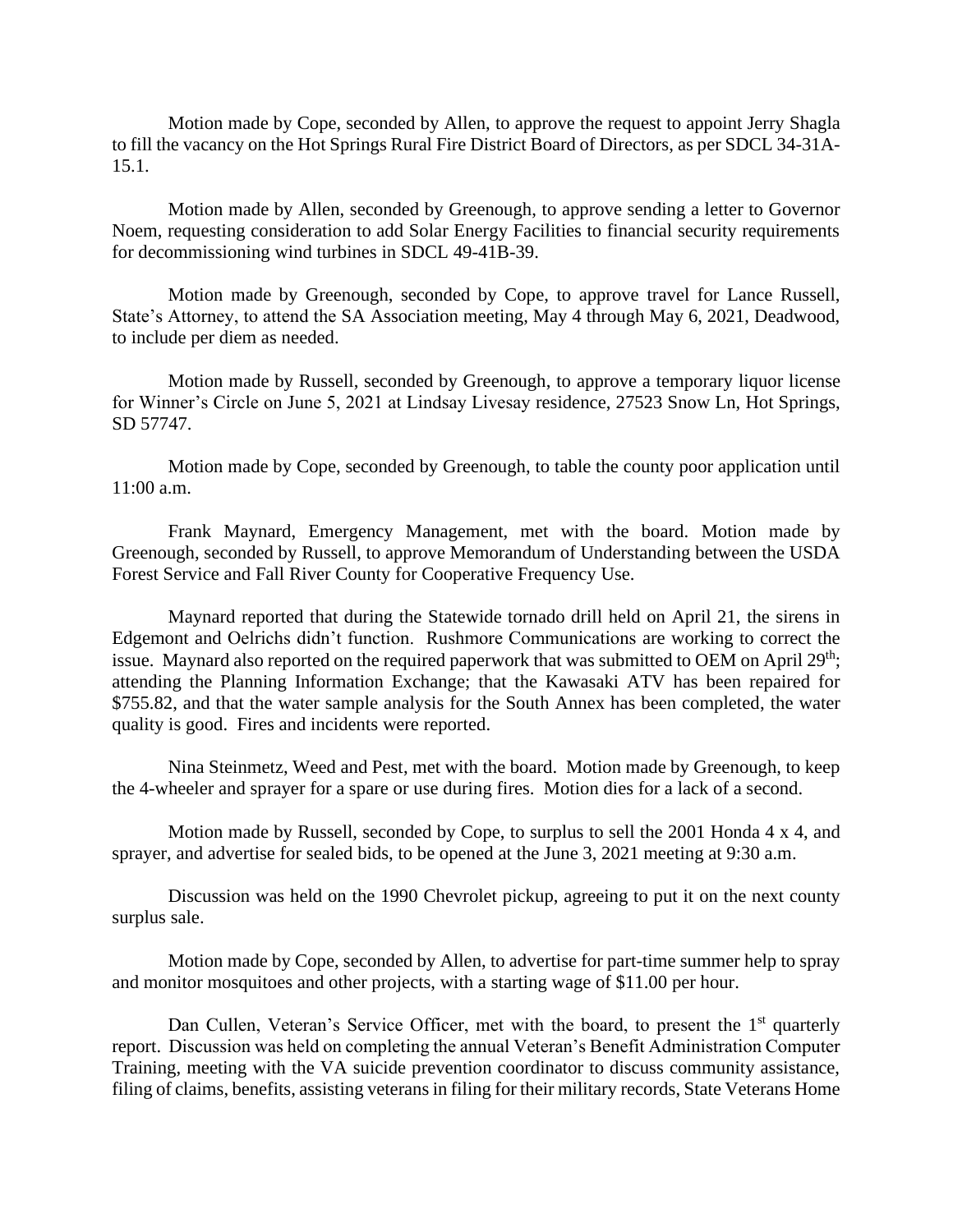applications, burial benefits and headstones. 70 awards for disability or pension were noted, for a total of \$311,410.01 this quarter.

Jessica Hamar, representing the Oelrichs Senior Citizens on meals, met with the board to discuss the meals for seniors as The Office is no longer open. Hamar provides the meals from her home for typically  $3 - 5$  people; she is certified through Serv Safe.

Motion made by Greenough, seconded by Allen, to check the legalities with State's Attorney Russell on continuing the support by the county for meals provided in a location without a certified commercial kitchen, but with a Serv Safe certificate.

The 2021 – 2022 Malt Beverage and SD Wine License Hearing was held as advertised. Motion made by Cope, seconded by Greenough, to approve the 2021 – 2022 Malt Beverage and SD Wine License renewals, and authorize the chairman to sign. Renewals were approved for the following businesses: Angostura Den Inc.; Coffee Cup Fuel Stop #9 Hot Springs; Common Cents Food Store; Forney's Standard Service; Hidden Lake Campground and Resort LLC; Hot Springs, SD KOA; Inferno on the Beach; Pirates and the Stateline Casino.

Greenough discussed the May 26, 2021 meeting that will be held at the Mueller Center on taxes, and the need for legislation to prevent increased taxes due to the current sales which are above the current market values. The public is invited.

Discussion was held on Powertech Industries Inc. (subsidiary of Azarga Uranium) and their recent motion for conference status in Pierre. Approximately 10 individuals spoke in opposition of the proposed uranium mining in Fall River and Custer County, voicing concerns on environmental issues and the risk of contaminating aquifers. Motion made by Allen, to rescind the May 25, 2013 motion to not intervene. Motion dies for lack of a second. Discussion continued on risks, water usage, officers of the corporation being from Canada, and possibility of Russian ownership.

Suzanne Starr, Director of Policy and Legal Services, SD Unified Judicial System, met with the board to discuss the Rural Attorney Recruitment program. She advised how the process worked; monies that the county, state and SDUJS would provide and how the program encourages young attorneys to return to rural areas. Cole Romey from Oelrichs would be the candidate for Fall River County this year. This item will be on the next agenda.

Motion made by Russell, seconded by Cope, to approve the bills as follows:

#### **GENERAL FUND**

| AMERICAN FAMILY ASSURANCE  | AMERICAN FAMILY ASSURANCE | \$549.16    |
|----------------------------|---------------------------|-------------|
| <b>CURA HOSPITALITY</b>    | <b>INMATE FOOD/SUPPLY</b> | \$12,117.43 |
| <b>BANKS, BRIDGETTE</b>    | <b>COURT REPORTER</b>     | \$136.80    |
| BRUMBAUGH & QUANDAHL, P.C. | <b>GARNISHMENT</b>        | \$36.36     |
| <b>BLACK HILLS ENERGY</b>  | UTILITY POWER ELECTRIC    | \$3,621.84  |
| <b>BOMGAARS SUPPLY</b>     | <b>SUPPLY</b>             | \$27.08     |
| BOSTON MUTUAL LIFE INS CO  | LIFE INSURANCE            | \$32.76     |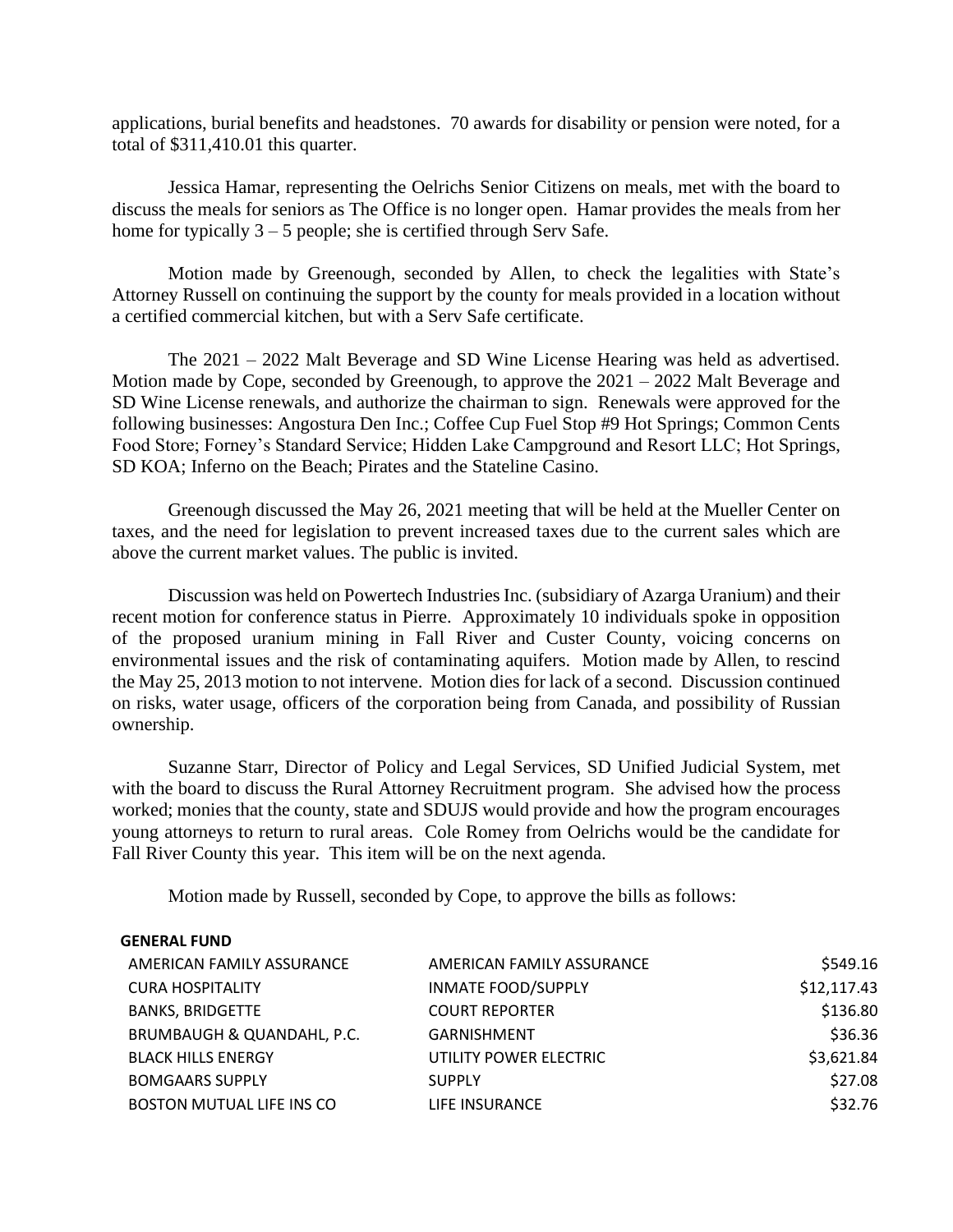| <b>CENTURY BUSINESS LEASING</b>      | <b>COPIER LEASE &amp; USAGE</b> | \$1,270.51  |
|--------------------------------------|---------------------------------|-------------|
| <b>CHEYENNE SANITATION</b>           | SANITATION COLLECTION           | \$371.73    |
| CODY, DENISE                         | QMHP/MI                         | \$18.00     |
| COLBATH, ANGELA M                    | CAAF/MAG/JUV                    | \$25,231.34 |
| <b>CREDIT COLLECTION BUREAU</b>      | <b>COLLECTIONS</b>              | \$32.81     |
| <b>CULLIGAN SOFT WATER</b>           | RENTAL/SUPPLY                   | \$223.50    |
| DELTA DENTAL PLAN OF SD              | <b>DELTA DENTAL</b>             | \$2,304.40  |
| <b>EFTPS</b>                         | <b>EFTPS PAYROLL TAXES</b>      | \$41,784.29 |
| <b>EDGEMONT PUBLIC LIBRARY</b>       | 2021 BUDGET ALLOTMENT           | \$4,000.00  |
| <b>EN-TECH LLC</b>                   | <b>FUMIGATION</b>               | \$410.00    |
| <b>EXECUTIVE MGMT FINANCE</b>        | <b>BIT NETWORK FEES</b>         | \$204.35    |
| DUDE SOLUTIONS, INC.                 | <b>GIS SUPPORT CONTRACT</b>     | \$313.85    |
| <b>FALL RIVER HISTORICAL SOCIETY</b> | 2021 BUDGET ALLOTMENT           | \$6,000.00  |
| <b>FALL RIVER HEALTH SERVICE</b>     | <b>INMATE MEDICAL</b>           | \$1,329.30  |
| FARRELL, FARRELL & GINSBACH          | <b>CAAF</b>                     | \$6,306.30  |
| FALL RIVER COUNTY HERALD             | <b>PUBLICATION</b>              | \$641.60    |
| <b>GOLDEN WEST</b>                   | PHONE BILL/LONG DISTANCE        | \$2,305.56  |
| <b>HEAVY HIGHWAY FRINGS</b>          | <b>INSURANCE FEES</b>           | \$600.00    |
| HILLYARD/SIOUX FALLS                 | <b>SUPPLY</b>                   | \$226.60    |
| HOT SPRINGS ACE HARDWARE             | <b>SUPPLY</b>                   | \$252.16    |
| <b>HOT SPRINGS AMBULANCE</b>         | <b>CPR CLASS</b>                | \$90.00     |
| HOT SPRINGS AUTOMOTIVE               | <b>SUPPLY</b>                   | \$71.41     |
| <b>CITY OF HOT SPRINGS</b>           | <b>CITY WATER BILL</b>          | \$681.87    |
| HOT SPRINGS PUBLIC LIBRARY           | 2021 BUDGET ALLOTMENT           | \$20,000.00 |
| THE HR SPECIALIST                    | <b>SUBSCRIPTION</b>             | \$137.00    |
| HR SPECIALIST: EMPLOYMENT            | <b>SUBSCRIPTION</b>             | \$179.00    |
| <b>IOWA LABORERS DISTRICT</b>        | <b>HEALTH INSURANCE</b>         | \$19,935.50 |
| <b>KARPEL SOLUTIONS</b>              | ANNUAL CONTRACT                 | \$1,650.00  |
| KATTERHAGEN, MARK                    | QMHP/MI                         | \$33.00     |
| LIUNA LABORERS LOCAL 620             | <b>UNION DUES</b>               | \$350.00    |
| LEWNO, LUCY                          | QMHP/MI                         | \$343.02    |
| LOCKWOOD, DARCY                      | QMHP/MI                         | \$15.00     |
| LYNN, JACKSON, SHULTZ                | ABUSE AND NEGLECT               | \$257.40    |
| LYNN'S DAK. MART PHARMACY            | <b>INMATE PHARMACY</b>          | \$2,907.87  |
| QUADIENT LEASING USA, INC            | POSTAGE MACHINE LEASE           | \$760.80    |
| MASTEL, BRUCE                        | DATABASE SETUP & MONITORING     | \$35.00     |
| MCLEODS OFFICE SUPPLY CO.            | <b>SUPPLIES</b>                 | \$169.90    |
| <b>MEADE COUNTY AUDITOR</b>          | <b>INMATE BOARDING</b>          | \$80.00     |
| MICROFILM IMAGING SYSTEMS            | <b>SCANNING EQUIPMENT LEASE</b> | \$202.50    |
| MIDCONTINENT TESTING, INC            | <b>WATER TESTING</b>            | \$40.00     |
| <b>MONUMENT HEALTH</b>               | <b>INMATE MEDICAL</b>           | \$102.91    |
| NATIONWIDE RETIREMENT                | NATIONWIDE RETIREMENT           | \$500.00    |
| QUADIENT FINANCE USA, INC            | <b>POSTAGE</b>                  | \$1,426.87  |
|                                      |                                 |             |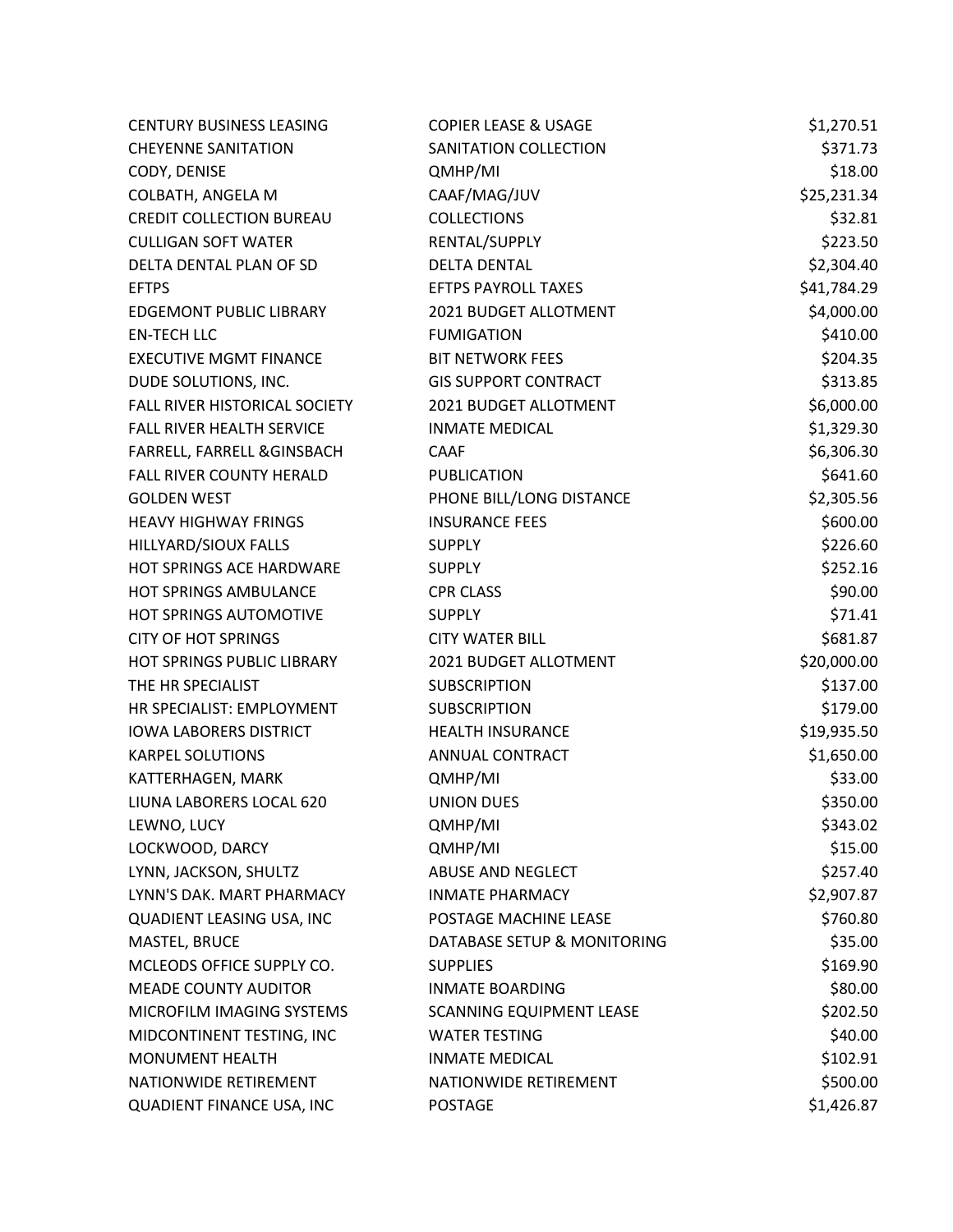| NEW YORK LIFE INSURANCE               | <b>NEW YORK LIFE INSURANCE</b>  | \$65.00     |
|---------------------------------------|---------------------------------|-------------|
| NORTON, TINA                          | <b>CONTRACT NURSE INMATE</b>    | \$1,250.00  |
| <b>NUTRIEN AG SOLUTIONS</b>           | <b>SUPPLY</b>                   | \$1,184.30  |
| CHILD SUPPORT PAYMENT CNT             | <b>CHILD SUPPORT</b>            | \$655.00    |
| <b>OLSON'S PEST TECHNICIANS</b>       | <b>FUMIGATION</b>               | \$350.00    |
| O'NEILL, JUSTIN                       | <b>CAAF</b>                     | \$3,599.69  |
| PENNINGTON COUNTY JAIL                | <b>TRANSPORTATION</b>           | \$381.10    |
| PENNINGTON COUNTY                     | QMHP/MI                         | \$201.00    |
| <b>QUILL CORPORATION</b>              | <b>OFFICE SUPPLIES</b>          | \$88.26     |
| RELIANCE STANDARD LIFE                | <b>VISION PLAN</b>              | \$211.44    |
| <b>SDACC</b>                          | <b>CATASTROPHIC LEGAL</b>       | \$2,939.00  |
| SD DEPT OF REVENUE                    | AUTO/MI STATE REMITT            | \$1,283.26  |
| SD OFFICE OF CHILD & FAMILY           | <b>QUARTERLY PUBLIC HEARING</b> | \$3,269.50  |
| SD RETIREMENT SYSTEM                  | <b>SDRS CONTRIBUTION</b>        | \$20,510.54 |
| SD SECRETARY OF STATE                 | <b>NOTARY FEE</b>               | \$60.00     |
| SERVALL                               | RUG/UNIFORM SERVICE             | \$587.50    |
| <b>SHRM</b>                           | <b>SUBSCRIPTION</b>             | \$219.00    |
| SOFTWARE SERVICES INC                 | SOFTWARE SERVICES               | \$4,960.00  |
| SONNY'S SUPER FOODS                   | <b>SUPPLY</b>                   | \$161.86    |
| SD SUPPLEMENT RETIREMENT              | SDRS SUPPLEMENT RETIREMENT      | \$800.00    |
| <b>STEVEN'S AUTOMOTIVE</b>            | <b>SERVICE</b>                  | \$380.80    |
| NORTON, MIKAYLA                       | <b>BLOOD DRAWS</b>              | \$900.00    |
| TRUGREEN COMMERCIAL                   | <b>SERVICE</b>                  | \$42.24     |
| UNITED WAY BLACK HILLS                | UNITED WAY DONATE               | \$60.00     |
| <b>VERIZON WIRELESS</b>               | <b>CELL PHONE PLAN</b>          | \$547.51    |
| <b>WESTERN FIRST AID &amp; SAFETY</b> | <b>1ST AID SUPPLY</b>           | \$208.26    |
| YANKTON CO TREASURER                  | <b>PAPERS SERVED</b>            | \$100.00    |
| <b>BASTIAN, TRACY</b>                 | <b>PILOT</b>                    | \$100.00    |
| <b>BEHRENS, DONNA</b>                 | MILEAGE REIMBURSEMENT           | \$21.42     |
| MILES, SASHA                          | <b>BLOOD DRAW</b>               | \$150.00    |
| <b>COMMISSIONERS</b>                  | <b>APRIL SALARIES</b>           | \$4,100.00  |
| <b>AUDITOR'S OFFICE</b>               | <b>APRIL SALARIES</b>           | \$19,662.10 |
| <b>AUDITOR'S OFFICE</b>               | <b>OVERTIME</b>                 | \$35.98     |
| <b>TREASURER'S OFFICE</b>             | <b>APRIL SALARIES</b>           | \$15,190.98 |
| <b>TREASURER'S OFFICE</b>             | <b>OVERTIME</b>                 | \$268.14    |
| <b>STATE'S ATTORNEY'S OFFICE</b>      | <b>APRIL SALARIES</b>           | \$14,386.63 |
| <b>STATE'S ATTORNEY'S OFFICE</b>      | <b>OVERTIME</b>                 | \$583.19    |
| <b>MAINTENANCE</b>                    | <b>APRIL SALARIES</b>           | \$9,103.31  |
| <b>MAINTENANCE</b>                    | <b>OVERTIME</b>                 | \$59.52     |
| <b>ASSESSOR'S OFFICE</b>              | <b>APRIL SALARIES</b>           | \$17,739.88 |
| <b>REGISTER OF DEED'S OFFICE</b>      | <b>APRIL SALARIES</b>           | \$11,048.66 |
| <b>REGISTER OF DEED'S OFFICE</b>      | <b>OVERTIME</b>                 | \$22.15     |
| <b>VETERAN'S SERVICE OFFICE</b>       | <b>APRIL SALARIES</b>           | \$4,013.36  |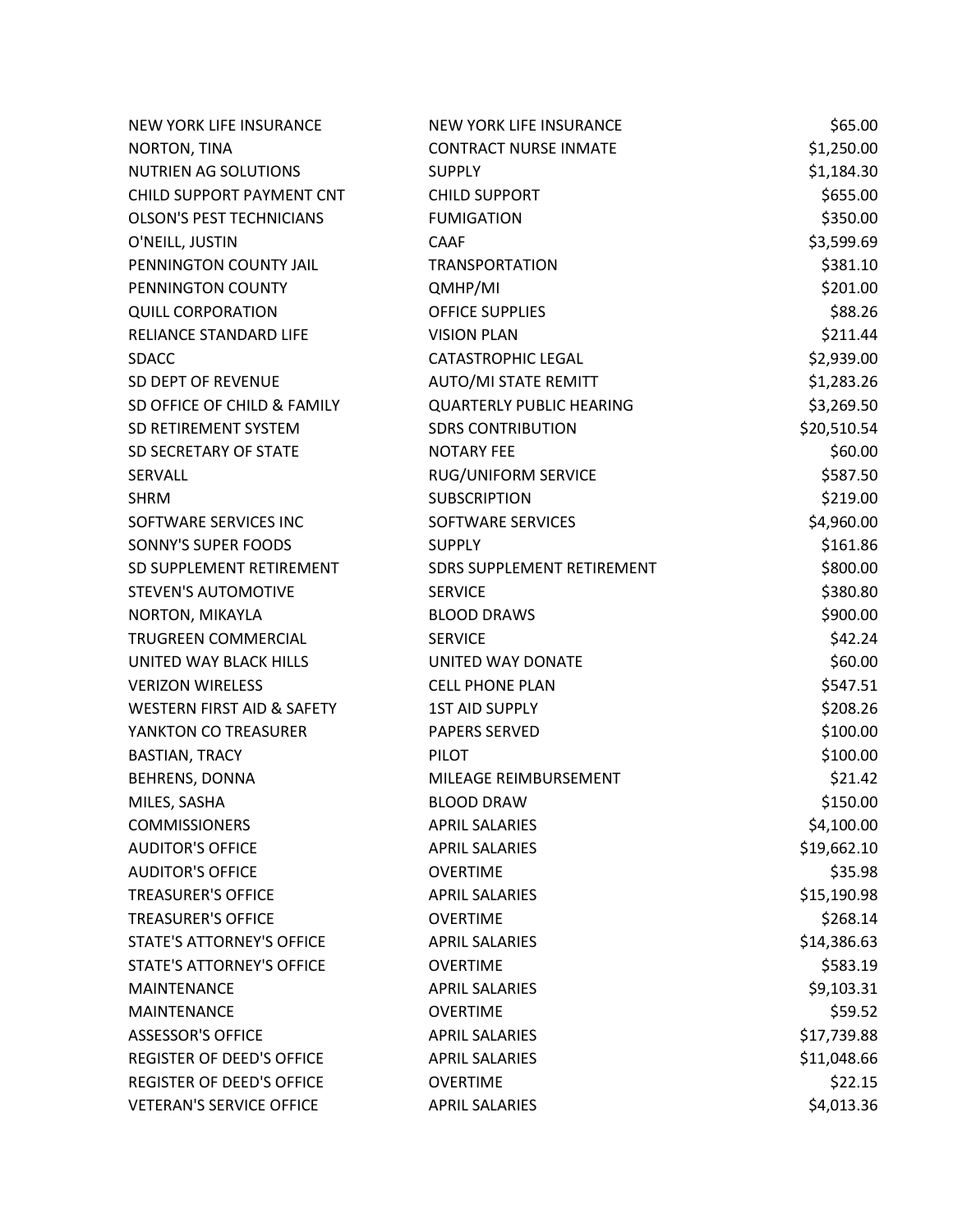| <b>GIS</b>                          | <b>APRIL SALARIES</b>         | \$3,960.15   |
|-------------------------------------|-------------------------------|--------------|
| <b>SHERIFF</b>                      | <b>APRIL SALARIES</b>         | \$21,663.20  |
| <b>SHERIFF</b>                      | <b>OVERTIME</b>               | \$5,386.74   |
| <b>JAIL</b>                         | <b>APRIL SALARIES</b>         | \$24,876.59  |
| <b>JAIL</b>                         | <b>OVERTIME</b>               | \$3,876.35   |
| <b>CORONER</b>                      | <b>APRIL SALARIES</b>         | \$450.00     |
| <b>NURSE'S OFFICE</b>               | <b>APRIL SALARIES</b>         | \$4,023.39   |
| <b>EXTENSION OFFICE</b>             | <b>APRIL SALARIES</b>         | \$3,261.20   |
| <b>EXTENSION OFFICE</b>             | <b>OVERTIME</b>               | \$42.00      |
| <b>WEED &amp; PEST</b>              | <b>APRIL SALARIES</b>         | \$4,205.69   |
|                                     | TOTAL FOR GENERAL FUND        | \$373,562.67 |
| <b>COUNTY ROAD &amp; BRIDGE</b>     |                               |              |
| A & B WELDING SUPPLY CO.            | <b>WELDING SUPPLIES/LEASE</b> | \$204.62     |
| ADVANCE DRUG TESTING                | RANDOM EMPLOYEE DRUG TEST     | \$78.00      |
| AMERICAN FAMILY ASSURANCE           | AMERICAN FAMILY ASSURANCE     | \$350.88     |
| <b>B H ELECTRIC COOP INC.</b>       | UTILITY HWY ELECTRIC          | \$66.08      |
| <b>BLACK HILLS ENERGY</b>           | UTILITY POWER ELECTRIC        | \$609.92     |
| <b>BOMGAARS</b>                     | <b>SUPPLY</b>                 | \$143.50     |
| BROSZ ENGINEERING, INC.             | <b>ENGINEERING</b>            | \$5,097.50   |
| <b>BUTLER MACHINERY CO.</b>         | SUPPLIES/REPAIRS              | \$9,440.59   |
| <b>CHEYENNE SANITATION</b>          | SANITAION COLLECTION          | \$74.00      |
| <b>CITY OF EDGEMONT</b>             | <b>CITY OF EDGEMONT WATER</b> | \$84.10      |
| <b>DALE'S TIRE &amp; RETREADING</b> | TIRE PARTS/SUPPLY             | \$701.10     |
| DELTA DENTAL PLAN OF SD             | <b>DELTA DENTAL</b>           | \$471.00     |
| <b>FLOYD'S TRUCK CENTER</b>         | REPAIRS/PARTS                 | \$183.52     |
| <b>EFTPS</b>                        | <b>EFTPS PAYROLL TAXES</b>    | \$9,890.80   |
| FALL RIVER AUTO SUPPLY              | <b>AUTO PARTS/REPAIR</b>      | \$216.59     |
| FORWARD DISTRIBUTING                | SUPPLIES/PARTS                | \$73.60      |
| FALL RIVER COUNTY HERALD            | <b>PUBLICATION</b>            | \$44.00      |
| <b>GOLDEN WEST</b>                  | PHONE BILL/LONG DISTANCE      | \$257.43     |
| <b>HEAVY HIGHWAY FRINGE</b>         | <b>INSURANCE FEES</b>         | \$150.00     |
| <b>HOT SPRINGS ACE HARDWARE</b>     | <b>SUPPLY</b>                 | \$35.57      |
| <b>HOT SPRINGS AUTOMOTIVE</b>       | <b>AUTO SUPPLY PARTS</b>      | \$702.06     |
| <b>CITY OF HOT SPRINGS</b>          | <b>CITY WATER BILL</b>        | \$27.52      |
| RICOH USA INC                       | <b>CONTRACT SERVICE</b>       | \$75.00      |
| <b>IOWA LABORERS DISTRICT</b>       | <b>HEALTH INSURANCE</b>       | \$3,920.00   |
| LIUNA LABORERS LOCAL 620            | <b>UNION DUES</b>             | \$125.00     |
| <b>LAWSON PRODUCTS</b>              | <b>SUPPLY</b>                 | \$433.40     |
| NELSONS OIL & GAS INC.              | <b>UTILITES</b>               | \$19,794.72  |
| NEWMAN SIGNS INC.                   | SIGNAGE                       | \$396.30     |
| RELIANCE STANDARD LIFE              | <b>VISION PLANN</b>           | \$39.54      |
| SAFETY-KLEEN SYSTEMS, INC           | <b>SUPPLIES</b>               | \$700.72     |
| SD RETIREMENT SYSTEM                | <b>SDRS CONTRIBUTION</b>      | \$5,041.86   |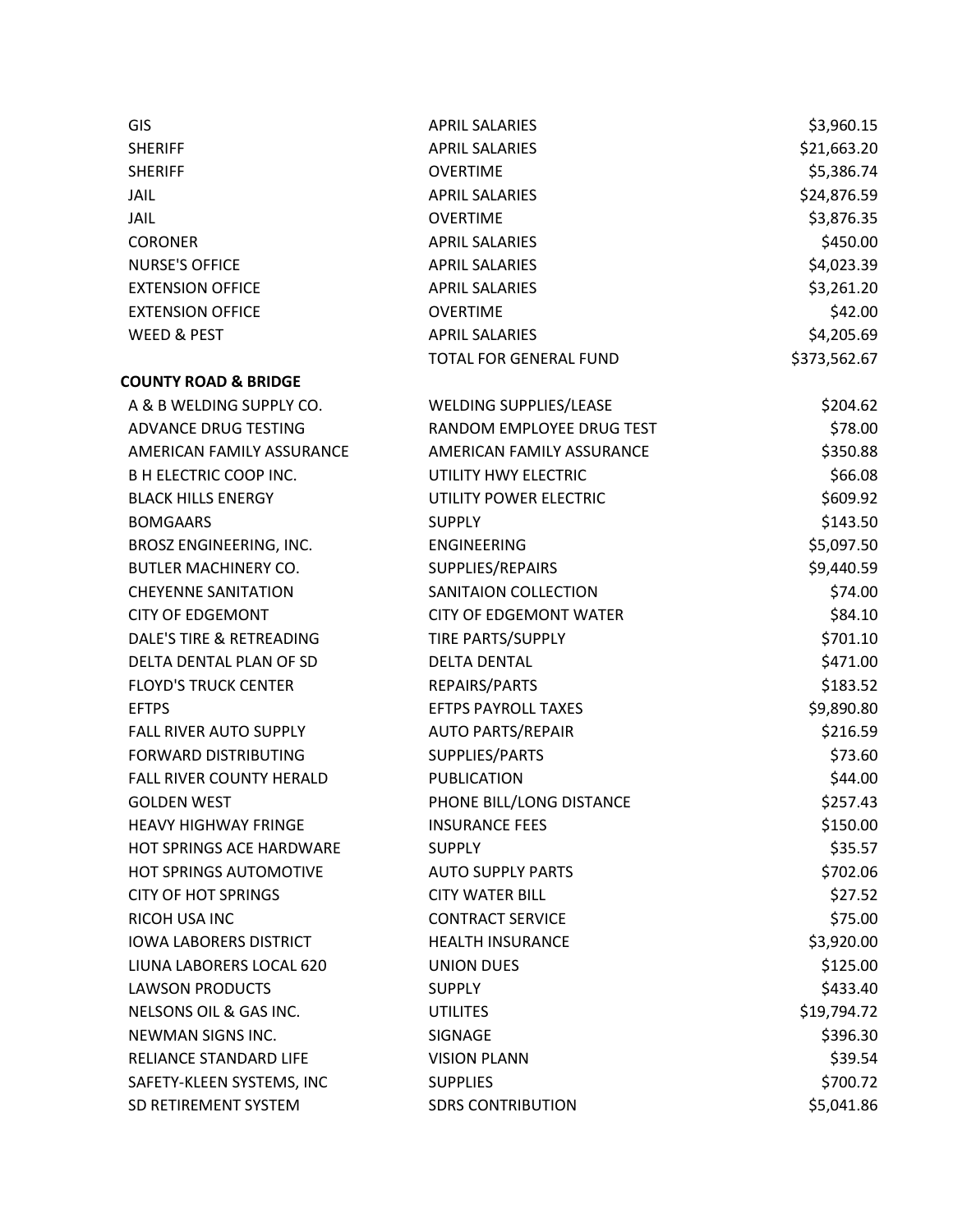| SEILER, RANDY                   | <b>CELL PHONE REIMBURSEMENT</b>       | \$75.00      |
|---------------------------------|---------------------------------------|--------------|
| WESTERN FIRST AID & SAFETY      | <b>1ST AID SUPPLY</b>                 | \$152.01     |
| <b>HIGWHAY DEPARTMENT</b>       | <b>APRIL SALARIES</b>                 | \$40,963.81  |
| <b>HIGWHAY DEPARTMENT</b>       | <b>OVERTIME</b>                       | \$1,051.91   |
|                                 | <b>TOTAL COUNTY ROAD &amp; BRIDGE</b> | \$101,671.65 |
| 911 SURCHARGE REIMBURSEMENT     |                                       |              |
| AMERICAN FAMILY ASSURANCE       | AMERICAN FAMILY ASSURANCE             | \$67.21      |
| <b>CENTURY BUSINESS LEASING</b> | <b>COPIER LEASE AND USAGE</b>         | \$104.11     |
| <b>CREDIT COLLECTION BUREAU</b> | <b>COLLECTIONS</b>                    | \$302.86     |
| DELTA DENTAL PLAN OF SD         | <b>DELTA DENTAL</b>                   | \$418.30     |
| <b>EFTPS</b>                    | <b>EFTPS PAYROLL TAXES</b>            | \$5,386.50   |
| <b>GOLDEN WEST</b>              | PHONE BILL/LONG DISTANCE              | \$777.93     |
| <b>HEAVY HIGHWAY FRINGE</b>     | <b>INSURANCE FEES</b>                 | \$90.00      |
| <b>IOWA LABORERS DISTRICT</b>   | <b>HEALTH INSURANCE</b>               | \$2,693.50   |
| LIUNA LABORERS LOCAL 620        | <b>UNION DUES</b>                     | \$75.00      |
| RELIANCE STANDARD LIFE          | <b>VISION PLAN</b>                    | \$6.33       |
| SD RETIREMENT SYSTEM            | <b>SDRS CONTRIBUTION</b>              | \$2,782.47   |
| <b>VERIZON WIRELESS</b>         | <b>CELL PHONE PLAN</b>                | \$42.05      |
| <b>DISPATCH</b>                 | <b>APRIL SALARIES</b>                 | \$20,972.03  |
| <b>DISPATCH</b>                 | <b>OVERTIME</b>                       | \$2,232.00   |
|                                 | TOTAL FOR 911 SURCHARGE REIMBURSEMENT | \$35,950.29  |
| <b>EMERGENCY MANAGEMENT</b>     |                                       |              |
| <b>BLACK HILLS POWERSPORTS</b>  | <b>MAINTENANCE</b>                    | \$755.82     |
| <b>EFTPS</b>                    | <b>EFTPS PAYROLL TAXES</b>            | \$1,522.73   |
| <b>GOLDEN WEST</b>              | PHONE BILL/LONG DISTANCE              | \$145.86     |
| HOT SPRINGS AUTOMOTIVE          | <b>SUPPLY</b>                         | \$203.16     |
| JENSEN, ED                      | <b>SPOTTER</b>                        | \$60.00      |
| SD RETIREMENT SYSTEM            | <b>SDRS CONTRIBUTION</b>              | \$616.82     |
| <b>VERIZON WIRELESS</b>         | <b>CELL PHONE PLAN</b>                | \$84.10      |
| FR EMERGENCY MANAGEMENT         | <b>APRIL SALARIES</b>                 | \$5,140.22   |
|                                 | TOTAL FOR EMERGENCY MANAGEMENT        | \$8,528.71   |
| <b>24/7 SOBRIETY FUND</b>       |                                       |              |
| <b>EFTPS</b>                    | <b>EFTPS PAYROLL TAXES</b>            | \$259.44     |
| SD RETIREMENT SYSTEM            | <b>SDRS CONTRIBUTION</b>              | \$28.07      |
| 24/7 OFFICE                     | <b>APRIL SALARIES</b>                 | \$1,703.00   |
|                                 | TOTAL FOR 24/7 SOBRIETY FUND          | \$1,990.51   |
| <b>M &amp; P RELIEF</b>         |                                       |              |
| MICROFILM IMAGING SYSTEMS       | <b>SCANNING EQUIPMENT LEASE</b>       | \$165.00     |
|                                 | <b>TOTAL FOR M &amp; P RELIEF</b>     | \$165.00     |
| <b>COURTHOUSE BUILDING FUND</b> |                                       |              |
| HOT SPRINGS ACE HARDWARE        | <b>SUPPLY</b>                         | \$1.32       |
| <b>ELECTRICAL ENGINEERING</b>   | <b>REPAIR</b>                         | \$3,747.88   |
|                                 | TOTAL FOR COURTHOUSE BUILDING FUND    | \$3,749.20   |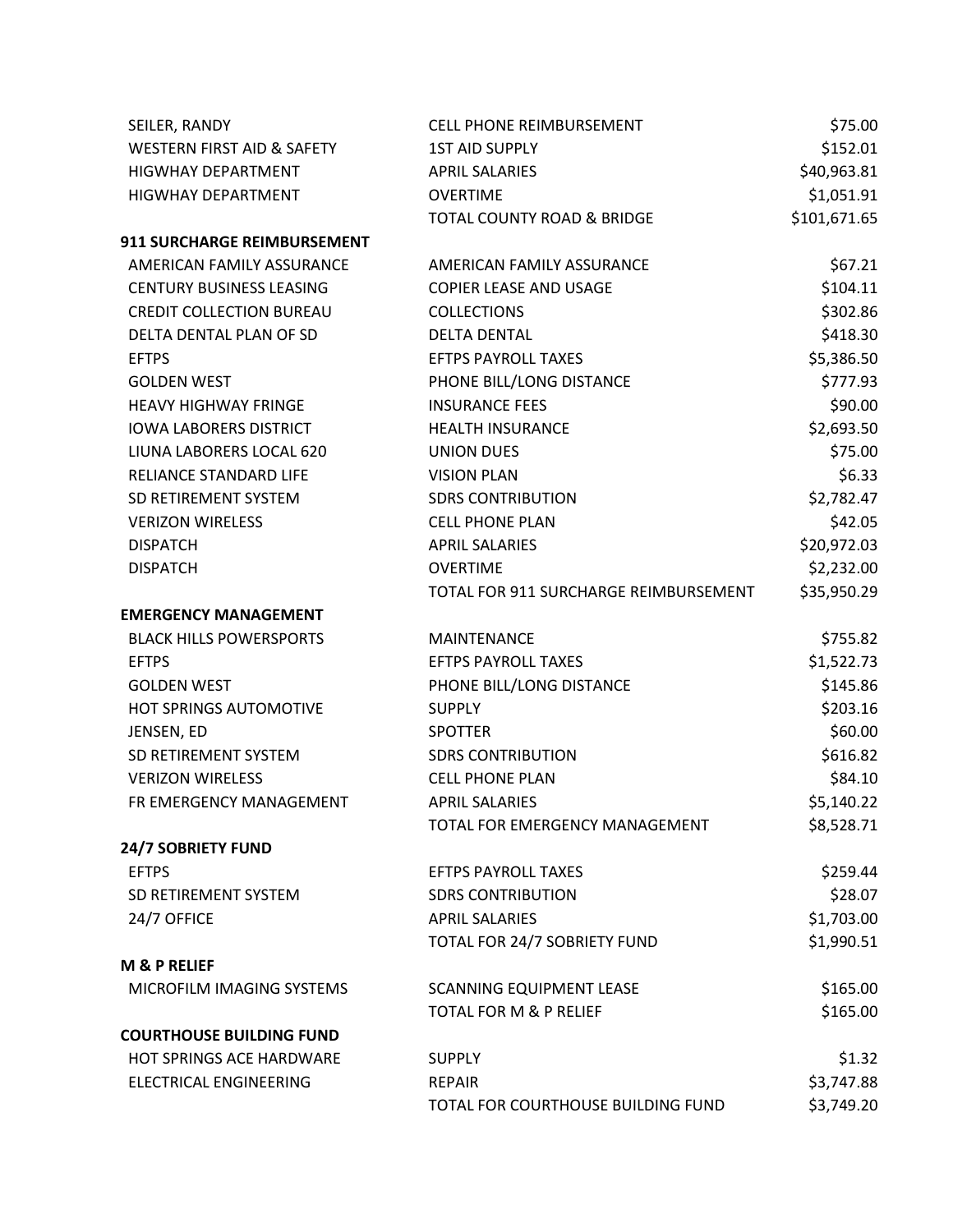Break was taken at 10:13 a.m. and the meeting reconvened at 10:21 a.m.

Public comment was heard from Commissioner Falkenburg who presented a Proclamation of Appreciation to Edie Jenniges, who is retiring from the State's Attorney's office, for her service to the county. Debra Johnston, Sarah Peterson, Rajni Lerman and Mary Helen Pederson spoke of opposition to uranium mining.

Randy Seiler, Highway Superintendent, met with the board and presented fuel quotes as follows:

| 7,500 Gal 50/50 blend #1 and #2 Diesel |
|----------------------------------------|
| \$2.64/gallon                          |
| No Bid                                 |
| No Bid                                 |
|                                        |

Motion made by Russell, seconded by Allen, to accept the low bid from Nelson's for \$2.64 per gallon for 7,500 gallons of 50/50 Red diesel, for a total amount of \$19,800.00.

Discussion was held on the incoming solar farm that will be along County Road #4A. The board requested Seiler to negotiate for road repairs, as he does with the oil industry and other agreements on county roads. A representative from the solar farm will be coming to a future meeting.

Motion made by Russell, seconded by Allen, to approve travel for Seiler to attend the Summer meeting in Pierre, June 9th and 10<sup>th</sup>, 2021.

Motion made by Greenough, seconded by Allen, to advertise for sealed bids on the Argentine Township Bridge, Project BRO 8024(00)19-1, to be opened June 3, 2021, at 10:20 a.m.

Seiler updated the board that the Tribe had visited about the Chilson Bridge – no response has been given yet. Jerry Heisinger and Ken Martin are retiring. County roads are now being graveled. Jim Angell reported that Old 18 and Rocky Ford Road are looking great. The new road grader should be coming soon; gravel samples have been taken from the Fall River County pit, and Greenough noted how well the LTAP training went.

Vince Logue, Deputy Sheriff, reported that there are 15 males and 4 females in the Fall River County Jail, with 3 males in the Pennington County Jail, for a total of 22 inmates.

Brief discussion was held with Director of Equalization Hayes on a public presentation at the Mueller Center from 3:00 pm to 5:00 p.m. on May 26, 2021 to discuss non-ag sales, and tax options.

Stacey Martin, GIS, met to provide more updates on the Ag Soil table, with a power point presentation of the preliminary report about the Fall River County agriculture land valuation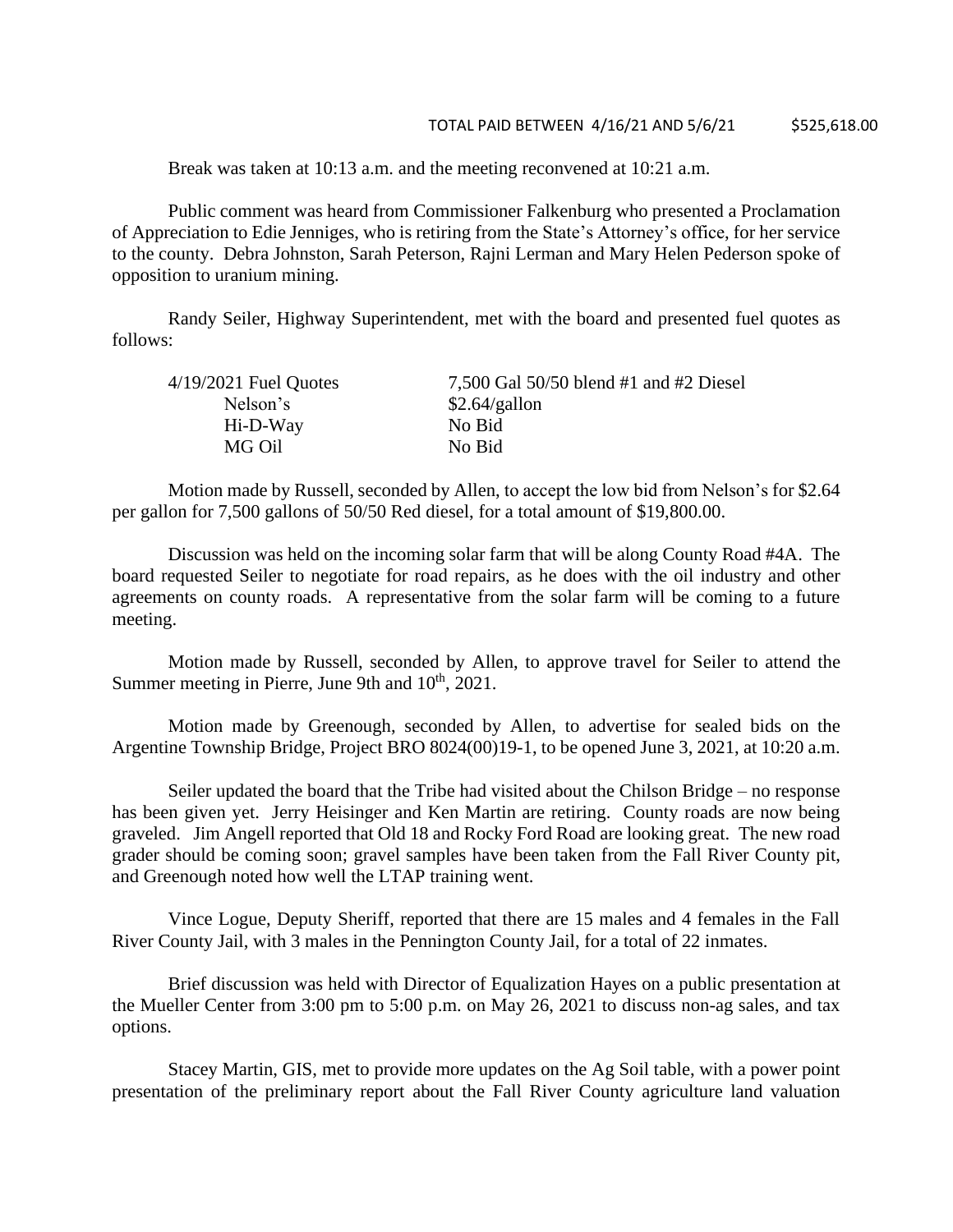changes. Martin noted the increased values in the county due to the change of class 4 soils to crop rather than grass. This preliminary report is based on the soil table issued by the SD Department of Revenue in July of 2020 (currently being reviewed). Prior to the new table, 14% of Ag land in the county was designated as crop soil, the new table shows an increase to 42% crop soils. Martin's presentation included original and new weighted averages; the use of weighted ratings to calculate the top dollars on crop and non-crop soils, and the new values using the new weighted rate x acres x the new top dollars. Her presentation further showed the effect of new top dollars, breaking soils into 3 groups and changes to the weighted averages. The power point on the Ag Land Table Report is on youtube.com. under Fall River Commission, SD.

Dustin Ross, Andersen Engineers, met with the board. Motion made by Russell, seconded by Greenough, to approve the following resolution:

# **FALL RIVER COUNTY RESOLUTION #2021-24**

# **A Plat of Lot 6 of Shep's Canyon Estates Subdivision, located in Section 22, T8S, R5E, BHM, Fall River County, South Dakota**

WHEREAS, there has been presented to the County Commissioners of Fall River County, South Dakota, the within plat of the above described lands, and it appearing to this Board that the system of streets conforms to the system of streets of existing plats and section lines of the county; adequate provision is made for access to adjacent unplatted lands by public dedication or section line when physically accessible; all provisions of the county subdivision regulations have been complied with; all taxes and special assessments upon the property have been fully paid; and the plat and survey have been lawfully executed; now and therefore,

BE IT RESOLVED that said plat is hereby approved in all respects.

Dated this  $6<sup>th</sup>$  day of May, 2021.

/s/Joe Falkenburg, Chairman ATTEST: Fall River County Board of Commissioners

/s/Sue Ganje Fall River County Auditor

Motion made by Greenough, seconded by Cope, to approve the following resolution:

# **FALL RIVER COUNTY RESOLUTION #2021-25**

## **A Plat of Lot 3B of Shep's Canyon Estates Subdivision, located in Section 22, T8S, R5E, BHM, Fall River County, South Dakota**

WHEREAS, there has been presented to the County Commissioners of Fall River County, South Dakota, the within plat of the above described lands, and it appearing to this Board that the system of streets conforms to the system of streets of existing plats and section lines of the county; adequate provision is made for access to adjacent unplatted lands by public dedication or section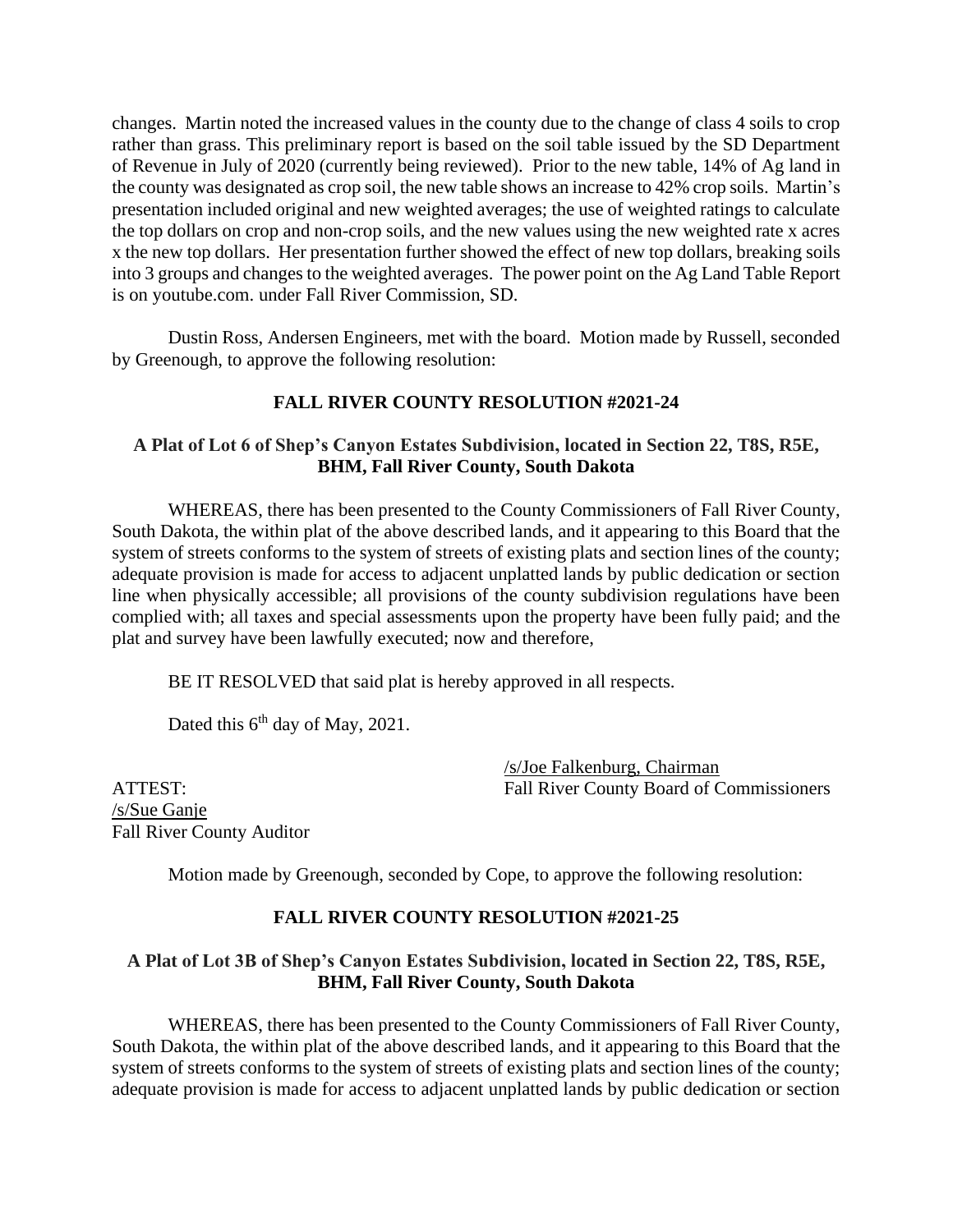line when physically accessible; all provisions of the county subdivision regulations have been complied with; all taxes and special assessments upon the property have been fully paid; and the plat and survey have been lawfully executed; now and therefore,

BE IT RESOLVED that said plat is hereby approved in all respects.

Dated this  $6<sup>th</sup>$  day of May, 2021.

/s/Sue Ganje Fall River County Auditor

/s/Joe Falkenburg, Chairman ATTEST: Fall River County Board of Commissioners

Motion made by Russell, seconded by Greenough, to take the County Poor application off the table.

Motion made by Russell, seconded by Greenough, to deny CP#2021-02.

The following people presented budget requests for 2022:

Sandra Swenson, Hot Springs Senior Citizens Randy 'Uriah' Luallin, Fall River County Historical Museum

Sue Ganje, Auditor, presented the March 31, 2021 General Fund Surplus Analysis for review, noting the need to remove certain designations as they are no longer needed. Motion made by Russell, seconded by Cope, to remove prior designations of \$50,000 for Bridge #24-135113 and \$53,000 for election equipment, and approve additional designations of \$22,500.00 for the rural attorney recruitment program, \$200,000.00 for gravel, and \$196,000.00 for cash balance to be applied in future budgets.

Ganje also spoke on SB 152 – County's issuance of off-sale liquor licenses. Prior to July 1, 2021, action is needed to set the fee for the off-sale liquor licenses and determine how the commission will allocate the 4 available licenses to applicants. Ganje noted that there may be an opportunity to set a License Purchase fee and is working with the State's Attorney on that. Motion made by Russell, seconded by Allen, to table the discussion on SB 152 and issuance of off-sale liquor licenses.

Stacey Martin, GIS, met with the board, to speak of maps sent to counties by the state to determine GIS accuracy. Fall River county was one of 5 counties meeting all the accuracy requirements on the initial test. The state needs 98% accuracy to transition to the Next Gen 911 System. Martin also presented information on the procedure used to name roads, referring to situations where landowners do not agree. In general, GIS determines if it meets rules in place. At certain times, a vote is taken by landowners. Martin questioned the board on procedure when there is disagreement and presented some options on road naming. Those voicing complaints can meet with the board until a different procedure is considered.